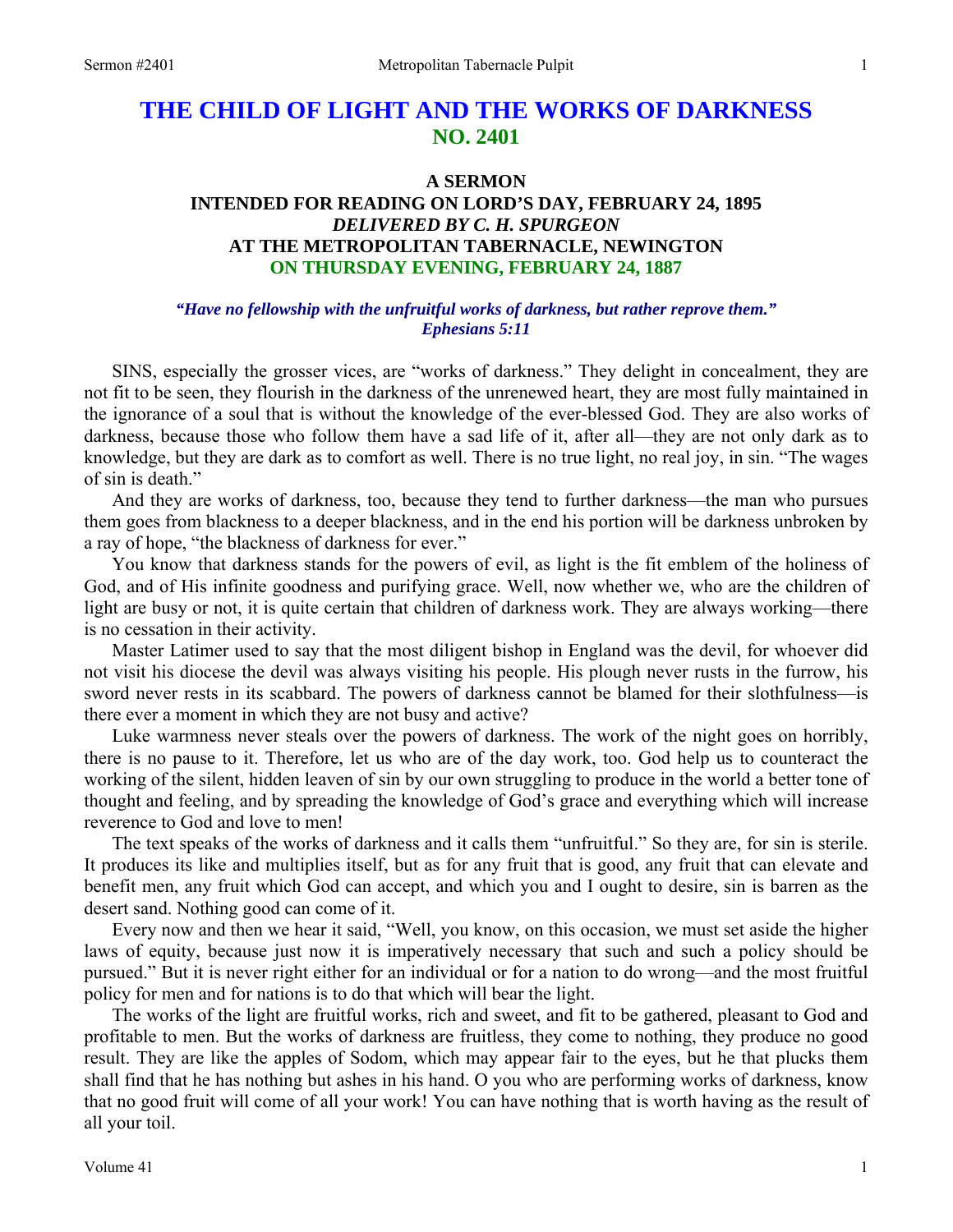My text, which I have just introduced to you by these few remarks, demands our attention as a great practical lesson to Christians, "Have no fellowship with the unfruitful works of darkness, but rather reprove them." Those works of darkness which are horrible and unmentionable, you cannot have fellowship with them. They produce an evil very potent to all mankind. Of course, you will avoid them, pass not by them, and flee from them.

 But you must also keep clear of those works of darkness which apparently seem to be colorless and to produce no particularly evil effect. You, as a Christian man, have to live a solemn, earnest, serious life. To you—

#### *"Life is real, life is earnest,"*

and if there are works of darkness which do not seem to be as bad as others, but are simply frivolous, foolish, and time-wasting, have no fellowship with them. These unfruitful works of darkness are to be avoided by you as much as those which are most defiling. Hear this, you Christian men, and God help you to obey the command!

 In coming to the consideration of our text, let us inquire, first, *What is forbidden*? Fellowship with "the unfruitful works of darkness." Secondly, let us ask, *What is commanded*? "Reprove them." And thirdly, let us consider, *Why are we thus to act*?

**I.** First, then, WHAT IS FORBIDDEN?

 "Have no fellowship with the unfruitful works of darkness." We can have fellowship with them in a great number of ways.

 Notice that the text does not say, "Have no fellowship with wicked men. Have no dealings with men who are not converted," for then we must needs go out of the world. Many of us are obliged to earn our daily bread in the midst of men whom we certainly would not choose for our companions. Many of you, I know, are forced every day to hear language which is disgusting to you and you are brought into contact with modes of procedure which sadden your gracious spirits.

 Our Savior does not pray that you should be taken out of the world, but that you should be preserved from the evil of it. If you are what you profess to be, you are the salt of the earth, and salt is not meant to be kept in a box, but to be well-rubbed into the meat to keep it from putrefaction. We are not to shut ourselves up as select companies of men seeking only our own edification and enjoyment, but it is intended that we should mingle with the ungodly so far as our duties demand.

We are forced to do so—it is the Lord's intent that we should, so that we may act as salt among them. God grant that the salt may never lose its savor and that the unsavory world may never destroy the pungency of the piety of God's people! With evil men, then, we must have some kind of fellowship, but with their works we are to have no fellowship. In order to avoid this evil, let us see what is here forbidden—"Have no fellowship with the unfruitful works of darkness."

 And first, dear friends, we have fellowship with the unfruitful works of darkness *by personally committing the sins so described*. "Be not deceived; God is not mocked." After all, a man must be judged by his life. If you do that which is holy and righteous and gracious, you have fellowship with the holy and the righteous and the gracious. But if you do that which is unclean and dishonest, you have fellowship with the unclean and the dishonest.

 The Lord will, at the last, put us among those whom we are most like—in that day when He shall separate the people gathered before Him as a shepherd divides the sheep from the goats—the sheep will be put with the sheep and the goats with the goats. If you have lived like the wicked, you will die like the wicked and be damned like the wicked. It is only those who live the life of the righteous who can hope that they shall die the death of the righteous.

 I, who preach to you with all my heart the doctrine of the grace of God, do, nevertheless, just as boldly remind you that the grace of God brings forth fruit in the life, and where it is really in the heart, there will be in the life that which betokens its presence. If you and I are drunkards, if we can do a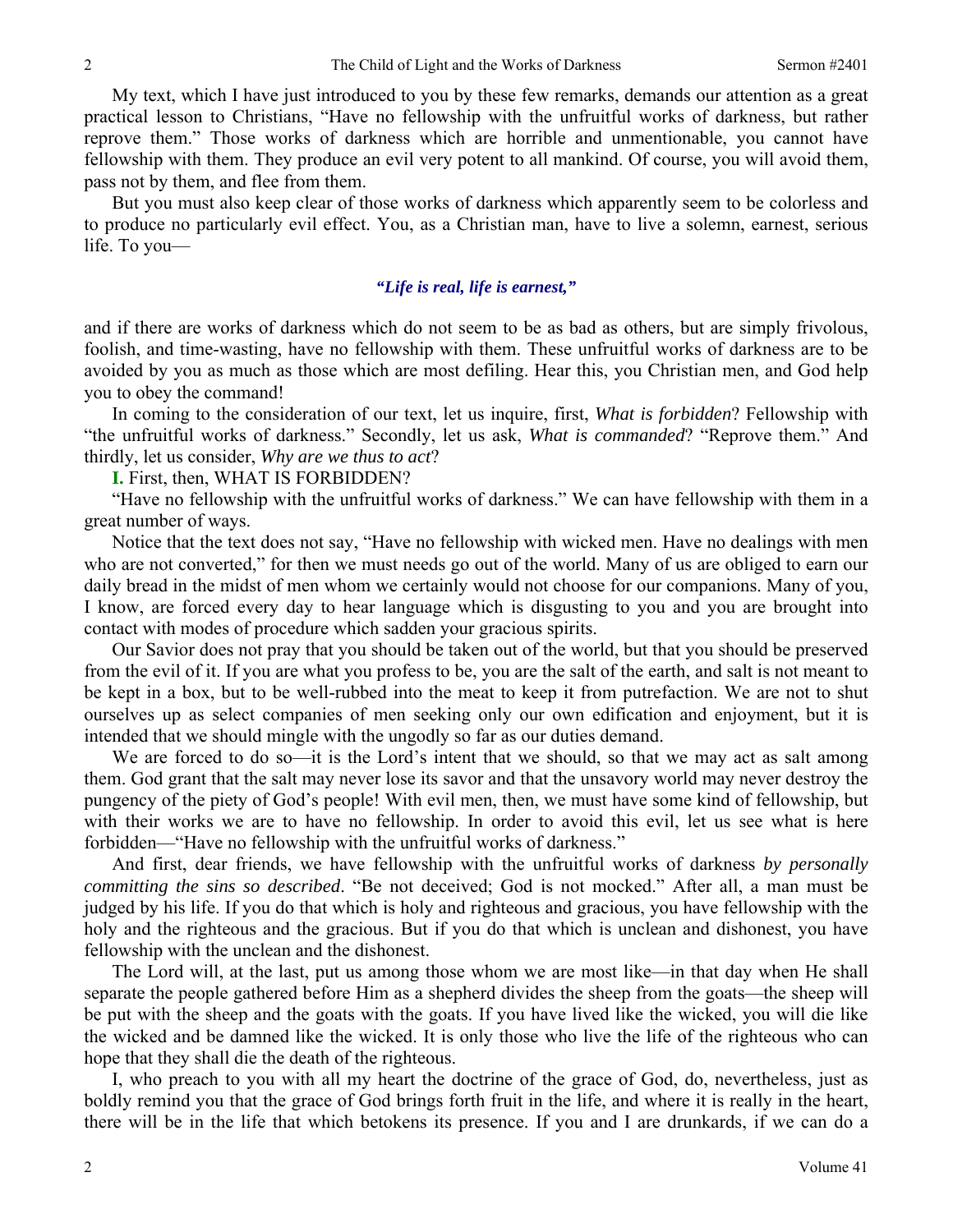dishonest action, if we are guilty of falsehood, if we are covetous (I need not go over the list of all those evil things), then we belong to the class of men who delight in such practices—and with them we must go forever. We are having fellowship with them by doing as they do and we shall have an awful fellowship with them at the last by suffering as they shall suffer. God make us holy, then!

 The very name of Jesus signifies that He will save His people *from* their sins and He saves them from their sins by their ceasing to commit those sins that others do. His own word is, "Be ye holy, for I am holy." "Be ye clean that bear the vessels of the LORD." Nothing more dishonors Him than to have a following of unclean men—men who refuse to be washed and resolve not to quit their old sins.

 Great sinners, ay—the biggest sinners out of hell—are welcome to come to Christ in order to be cleansed from their sin and set free from it. He keeps a hospital wherein He receives the most sick of all the sick, but it is that He may heal them. And if men do not wish to be healed, but count the marks of their disease to be beauty-spots—if they love their sins and hug them to their bosoms—then thus says the Lord to them, "Ye shall die in your sins." God save all His professing people from this form of fellowship with the works of darkness!

 Next, we can have fellowship with the unfruitful works of darkness *by teaching wrongdoing, either by plain words or by just inference*. Any man whose teaching tends towards unholiness, who directly or indirectly, either by overt phrase or by natural inference, leads another man into sin, is *particeps criminis*, a partaker of the crime.

 If you teach your children what they ought never to learn, if you teach your fellow workmen what they had better never know, and if they improve upon your lessons, and go much farther than you ever meant that they should—if they proceed from folly to crime—you are a partaker of their sins and you have fellowship with the unfruitful works of darkness.

 And believe me, there is nothing more awful than for any minister of Christ to have fellowship with the unfruitful works of darkness by keeping back any part of the truth—by withholding any of the precepts of God's Word, or by denying the terrible and eternal consequences of sin. There is nothing more dreadful than the end of such a man must be. I think that I would sooner die and be judged of God as a murderer of men's bodies, than have to go before the judgment seat charged with being the murderer of their souls through having kept back helpful truth, or insinuated destructive and erroneous doctrines. Yes, we can easily have fellowship with the unfruitful works of darkness in that way.

 Further, there are some who will have fellowship with the unfruitful works of darkness by *constraining, commanding, or tempting others to sin*. How much harm is often done in this respect by want of thought! What you do by another, you do yourself. If you command another to do for you what you know to be wrong—I will not say that the other is right in the compliance—but I will say that you are wrong in having given the command. Let fathers, let masters, let mistresses, see to it that they never command others to do what God has not commanded them to do.

 Sometimes it is not actually a command that you give, but you put the person into such a position of temptation and trial that the probabilities are that that person will do wrong—and if it be so—in the sight of God you will have to share the guilt of that wrong. When a master pays his servant less wages than he ought to have—if that servant commits a theft, I condemn the theft, but I cannot clear the master who put the man into a position in which he must have been sorely tempted to take something more to make up for that of which he had been defrauded.

 I do not excuse the theft by him who committed it, but still I cannot screen the one who put the other where, in all probability, he would be driven to commit a dishonest act. If I place a man in a position where it is most probable, seeing that human nature is what it is, that he will commit a sin, if I have wantonly put him there, or put him there for my own profit and gain, I shall be a partaker of the sin if he falls.

 If you are a nurse girl, and you take those little children and set them on the edge of the cliff, letting them go to the very brink of it—and they fall over, you cannot clear yourself of blame in the matter. It may be that you told the children not to go too close to the edge, but then you put them where you might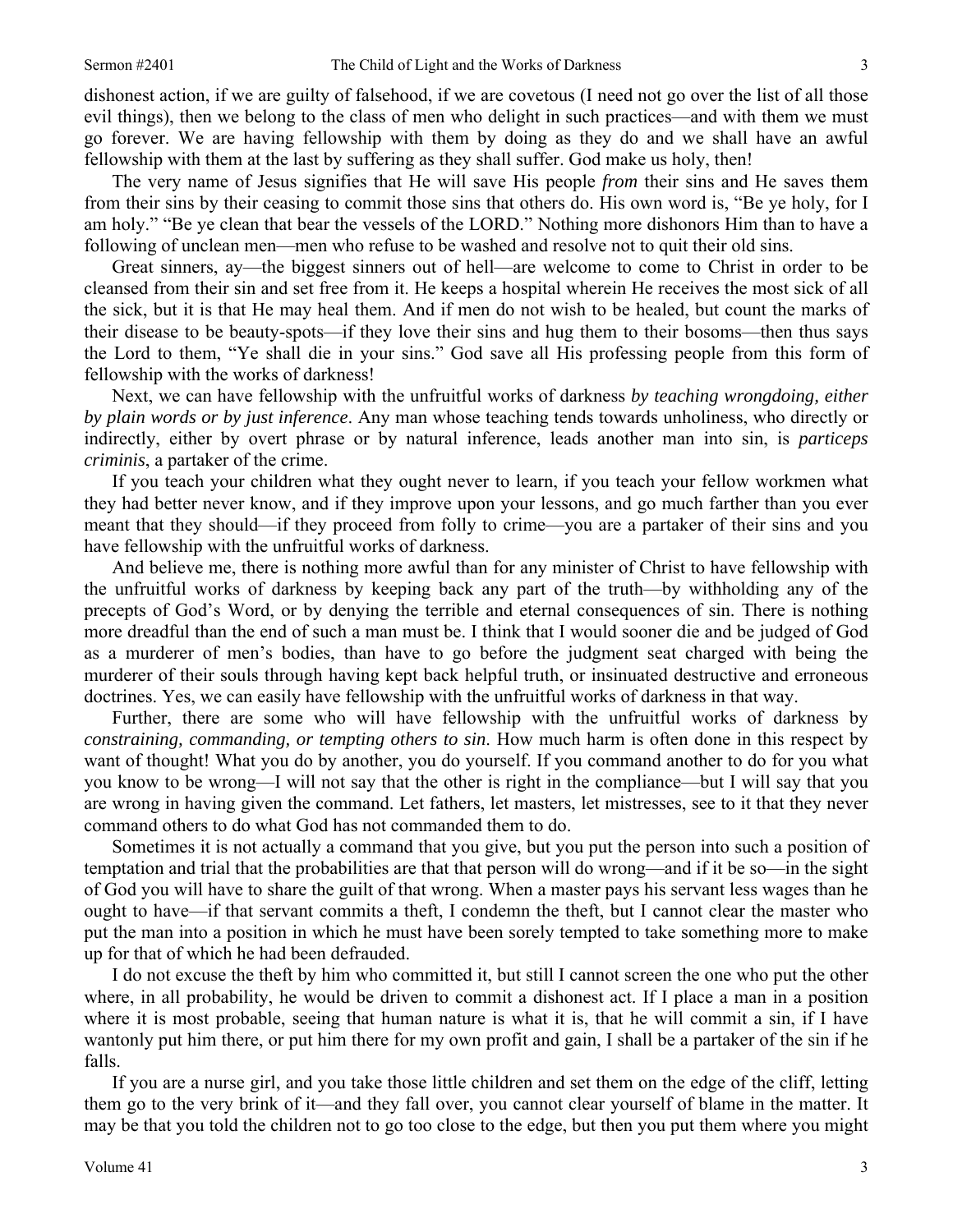be morally certain that, as children, they would go—and you are responsible for all that happens to them.

 So, if I set another in a place where I might be able to stand myself, but might be pretty sure that he could not, I shall be a partaker of his sin. "Well, I drink my glass of wine," says one. Yes, and apparently it does you no harm whatever—you have never been excited by it and you feel grateful for it—but there is another man who could not do as you have done without becoming a drunkard, and by your example he is made a drunkard and helped to remain so. The practice may be safe enough for you, but if it is ruinous to him, take heed lest you be a partaker of his unfruitful works of darkness.

 It will require great care, and some self-denial, so to act towards others that we can say when we go to bed at night, "If any man has done a wrong thing today, it is not because I have set him the example." Oh, that we might all repent of other people's sins!

 Did you ever repent of them? "I have had enough to do to repent of my own sins," says one. But these sins of which I am speaking are your own, as well as other people's, if you have led others into the way of committing the sin, or have put any pressure upon them to lead them to commit sin, you are having fellowship with the unfruitful works of darkness.

 Sometimes men get to be partakers of others' sins *by provoking them*. When fathers provoke their children to anger, who has the chief blame of that sin? Surely the father has. And when, sometimes, persons purposely play upon the infirmities of others to provoke them, are they not more to blame than the offenders? I am sure that it is so.

 I have known some try to draw others out when they have known their propensity to go beyond the truth—they have, for mirth's sake, led them on and tempted them to lie. Who is the greater sinner of the two in such a case as that? I am no casuist, and shall not attempt to weigh actions, but I am able to say this most assuredly, that, if you provoke another to anger, that anger is in part your sin. If you wantonly incite another to sin by daring him to do it, or by any other method of tempting him to do wrong, you yourself shall share the accusation at the last great day.

 Further, friends, we can be partakers of the unfruitful works of darkness *by counseling them*. There are some men who will not do the wrong things themselves, but they will give evil advice to others and so lead them into iniquity. We have known persons act the part of the cat with the monkey—they have used some other hand to draw the chestnuts from the fire. They were not themselves burned, but then they really did the deed by their agents. Theirs was the advice, theirs the wit, theirs the shrewd hardheadedness by which the evil was done. And though they did not appear in the transaction, yet God saw them and He will reckon with them in the day of account.

 I feel very jealous of myself when I have to give advice—and that experience often falls to my lot. A person will plead, "Well, if I do right in such a case as this, I shall remain in poverty, or I shall lose my situation. If I follow out my conscientious convictions to the full, who is to provide for me?" And you know, the temptation is to feel, "Well now really, we must not be too severe in our judgment upon this poor soul. Can we not agree with the evident wish of the person asking the advice, moderate the law of God, or in some way make a loophole, and say, 'Well, it will not be right, but still, you see, *under the circumstances*\_\_\_.'"

 Now, I never dare do that, because, if wrong be done, and I have counseled it, I shall be a partaker in the wrong. You who are called to give advice to others—as many of you may be by reason of your age and experience—always give straight advice. Never let any man learn *policy* from you. Of all things in this world, that which often commends itself to certain "prudent" men, but which, nevertheless, never ought to commend itself to Christian men, is the idea of doing a little evil in order to obtain a great good.

 In fact, believing ourselves to be wiser than the commands of God, and imagining that strict truth, and probity, and integrity would, after all, not be the best thing for men, even though God has so ordained. Do let us so guide others that we shall have no fellowship with the unfruitful works of darkness.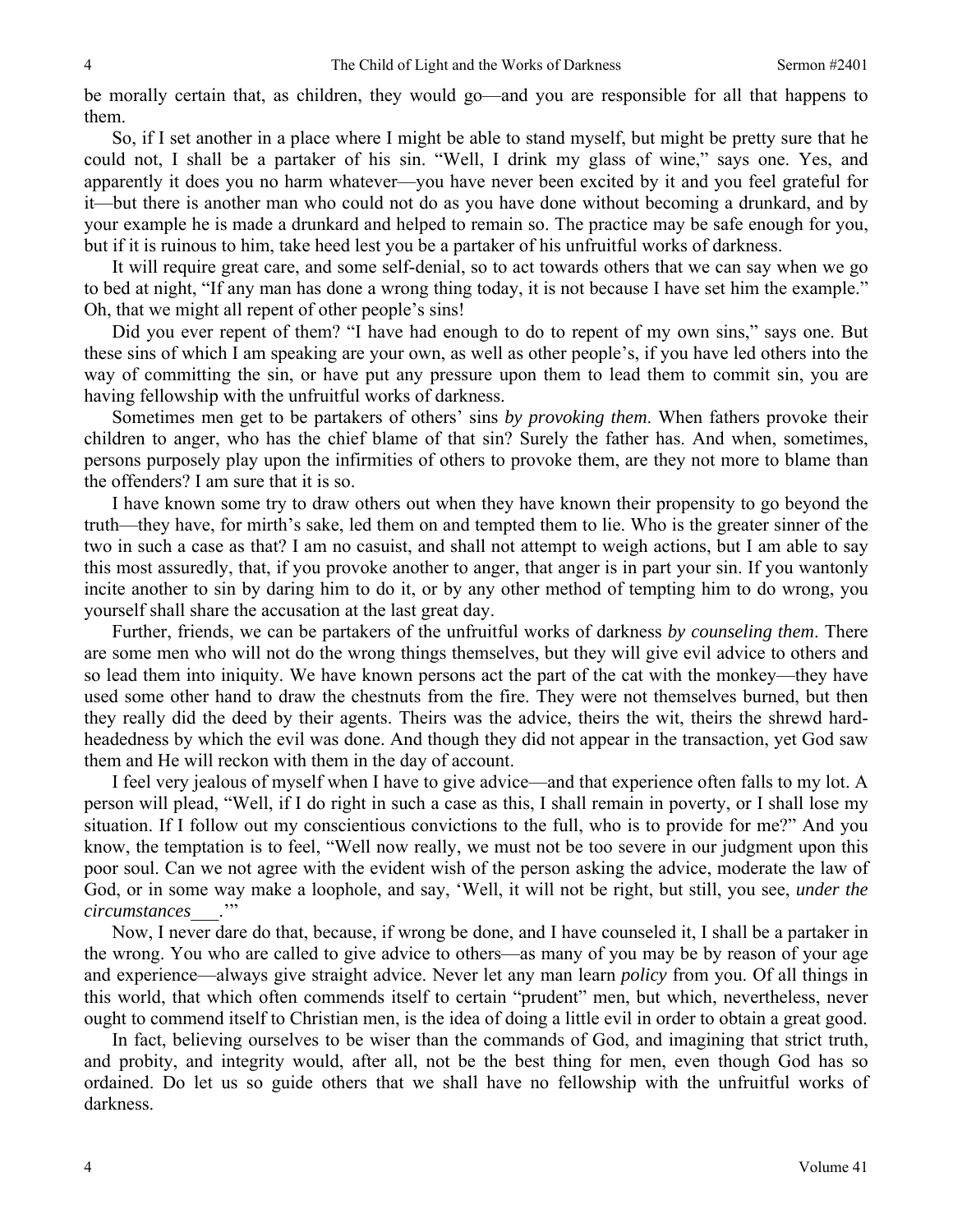But we may have fellowship with the unfruitful works of darkness *by consenting to them and conniving at them*. For instance, you live in a house where there is a great deal of evil going on, and you yourself stay clear of it. So far so good. But you never protest against it—you have been altogether silent about it. "Mum," has been the word with you and sometimes, when they come home from a place of ill resort and they tell you about the "fun" they have had, you laugh with the rest, or if you do not laugh, at any rate, you have not decidedly expressed your disapproval.

 You do disapprove of the evil—in secret, you even pray against it, but nobody knows that it is so, the wrongdoers especially are not aware that it is so. In fact, they fancy that, as they treat leniently your pursuit of religion, though they think it cant, so you treat leniently their pursuit of sin—though in your heart of hearts you believe that pursuit to be evil.

 Our Lord commands us to clear ourselves of all conniving at sin—not with harshness, not with denunciation, and in an unkind spirit—but with a mild, gentle, but still powerful, honest rebuke. We must say, especially if we are parents, or masters, or persons having much influence with others, "Oh, do not this abominable thing! I cannot have any share in this evil, even by silently tolerating it. How I wish that you would give it up! I entreat you, come out of this Sodom—escape for your lives!"

 A few more loving home testimonies for God and who can tell but that the husband may be converted and the son may be led to the Savior? But for want of this personal witness-bearing among Christians, I am afraid that the church of God comes to be paralyzed, and much of her power and usefulness is taken from her. Do not let us connive or wink at sin in any case whatever.

 Far be it from us also to ever have fellowship with the unfruitful works of darkness *by commending or applauding sin, or seeming to agree with it*. We must let all men know that whatever they may do which has about it an ill savor, it has an ill savor to us and we cannot endure it, but must ever protest against it, lest we be partakers of the sins of others.

 O dear friends, I believe that the great lack of the church just now is holiness! The great need of the church is nonconformity. I mean nonconformity to the world. We must endeavor to bring back the strictness of the Puritan times and somewhat more. Everybody is so liberal and takes such latitude, nowadays, that in some quarters it is impossible to tell which is the church and which is the world. I have even heard some ministers propose that there should be no church distinct from the congregation, but that everybody would be a church-member, without the slightest examination, or even a profession of conversion.

 It is supposed that people are now so generally good that we may take them indiscriminately and that they will make a church quite good enough for the Lord Jesus Christ! Ah, me, that is not according to Christ's mind, and that is not Christ's teaching. God's call to this age, as to all that went before, is, "Come out from among them, and be ye separate, saith the Lord, and touch not the unclean thing; and I will receive you, and will be a Father unto you, and ye shall be my sons and daughters, saith the Lord Almighty."

 Bear your protest, my brethren and my sisters, against everything that is unrighteous and unholy everything that is not Godlike and Christlike—and let your lives be such that men shall not need to ask to whom you belong, whether to God or to the devil, but they shall see at once that you are the people of the ever-living and blessed God.

This, then, is what is forbidden—"Have no fellowship with the unfruitful works of darkness."

**II.** The time flies so fast that I can only very briefly answer the second question, WHAT IS COMMANDED? "Reprove them."

 Our life's business in the world comprehends this among our other Christian duties—the reproving of the unfruitful works of darkness.

 First, *we are to rebuke sin*. I find that the word which is here rendered "reprove" is that which is used concerning the Holy Spirit—"When he is come, he will reprove the world of sin, of righteousness, and of judgment." We are, therefore, so to live as to let the light in upon men's consciences, that we may rebuke them for their sin.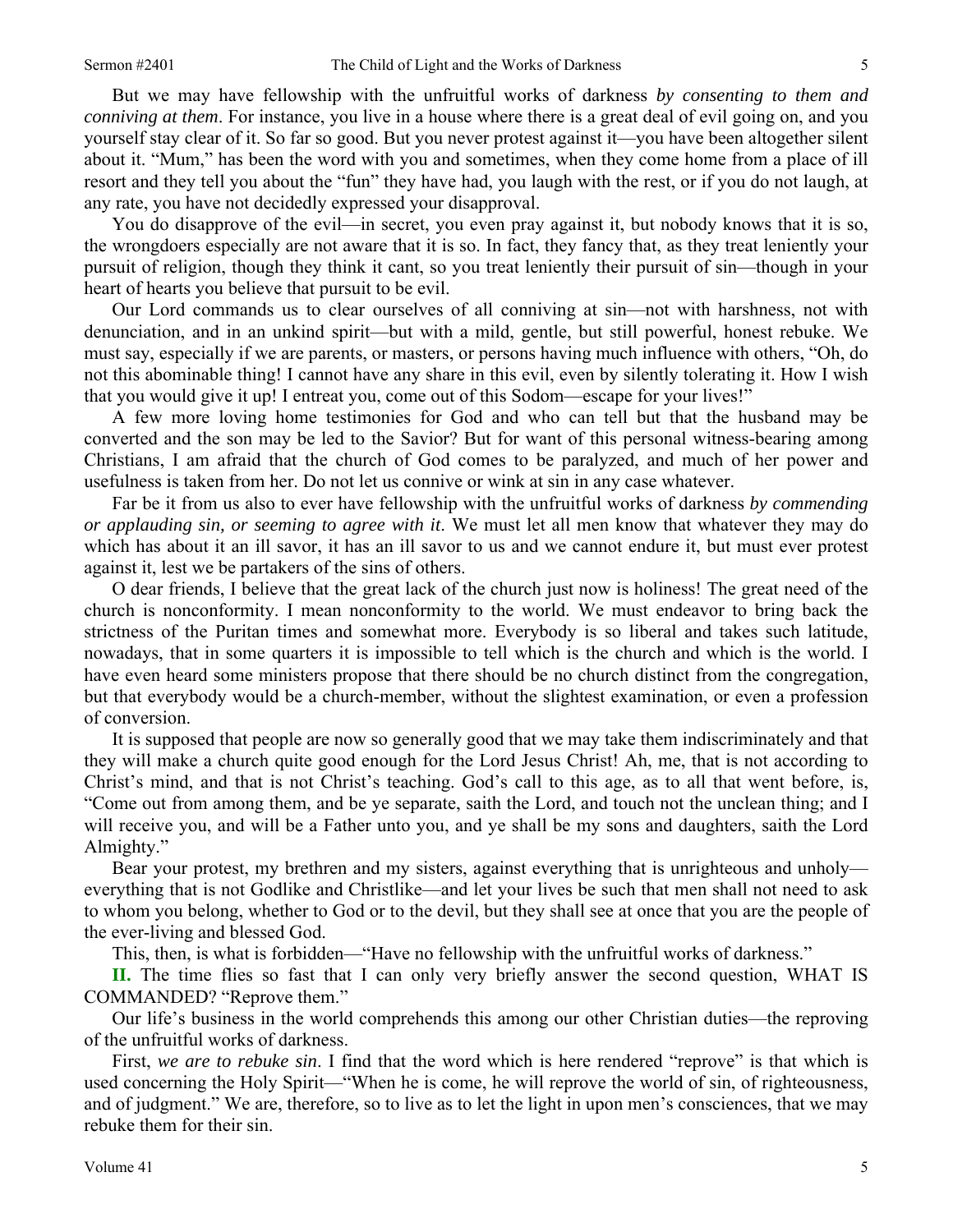But we are also to try to let the sinners themselves see the sinfulness of their sin, to let the light in upon the sin, and by God's grace, so to reprove them as *to convict them of sin—*to make them feel, from the testimony of God's people, that sin is an evil and a bitter thing—and that their course of conduct is that evil thing.

 The light of God has come into the world on purpose that the darkness may know that it is darkness, and that God's light may overcome and disperse it. We are not to quench our light and mingle with others who are in the dark, but to unveil our lamps and let the light that is in them so shine that the darkness shall thereby be reproved. I do not say, brothers and sisters, that we are to go through the world wearing surly faces, looking grim as death, perpetually promulgating the law, and saying, "Thou shalt not do this and thou shalt not do that."

 But cheerful as we must be with the love of God in our hearts, we shall prove to men that the freest and the happiest life is a life of holiness, a life of consecration to God, and that, together with the faithful testimony of our lips, shall be a reproving of the sin that is in the world. The very existence of a true believer is the reproof of unbelief. The existence of an honest man is the reproof of knavery. The existence of a godly man is the best reproof of ungodliness. But when that existence is backed up by verbal testimony and by a consistent example, then the command in the text is fulfilled, for we are reproving the unfruitful works of darkness.

**III.** Thirdly, let us ask, WHY ARE WE TO ACT THUS?

 Why are we sent into the world, dear friends, to reprove sin and not to follow in its track? The reasons are given in this very chapter.

 First, *because we are God's dear children and therefore we must be imitators of Him*. You, a child of God, and having fellowship with the unfruitful works of darkness? You, a child of God, imitating the lost and fallen world? You, a child of God, submitting to the influences of the devil and his filthy crew? Far be it from you. Ask your Father to make you holy as He is holy. To that end were you born and sent into the world—entreat your Father to help you to fulfill the very purpose of your being.

 Next, remember that *we who are believers have an inheritance in the kingdom of God*. We are heirs of God, joint-heirs with Jesus Christ. Well, then, shall we have fellowship with those who have no inheritance in this kingdom? Remember what we read just now—"For this ye know, that no whoremonger, nor unclean person, nor covetous man, who is an idolater, hath any inheritance in the kingdom of Christ and of God."

 And will you, who have a part in this inheritance, make common lot with such people? Oh, be it far from you! Heir of glory, will you be a companion of the heirs of wrath? Joint-heir with Christ, will you sit on the drunkard's bench or trill an unclean song with the profane? Are their places of amusement fit for you to frequent? Are their dens of iniquity haunts for you? Up and away from the dwellings of these wicked men, lest you are destroyed in their destruction!

 A little further down in the chapter, in the seventh and eighth verses, we read—"Be not ye therefore partakers with them. For *ye were sometimes darkness, but now are ye light in the Lord*." What! Has a marvelous conversion happened to you? Have you been turned from darkness to light? Are you really new creatures in Christ Jesus or is it all a lie?

 For if indeed you have been twice-born, if you have had a resurrection from among the dead, if a second creation has been wrought in you, how can you go and live with these dead men and mingle with these who know not the life of God? Unless your profession is nothing but a farce or a fraud, grace will so constrain you that you must come out and refuse to have fellowship with the unfruitful works of darkness.

 The text describes these works as being unfruitful and you read in the ninth verse, "*The fruit of the Spirit is in all goodness and righteousness and truth*." Now, if you are to bear the fruits of the Spirit, what fellowship can you have with the unfruitful works of darkness? The two things are opposed to one another. You fruit-bearing trees, are you going to join in affinity with these cumber-grounds that soon must be cut down and cast into the fire?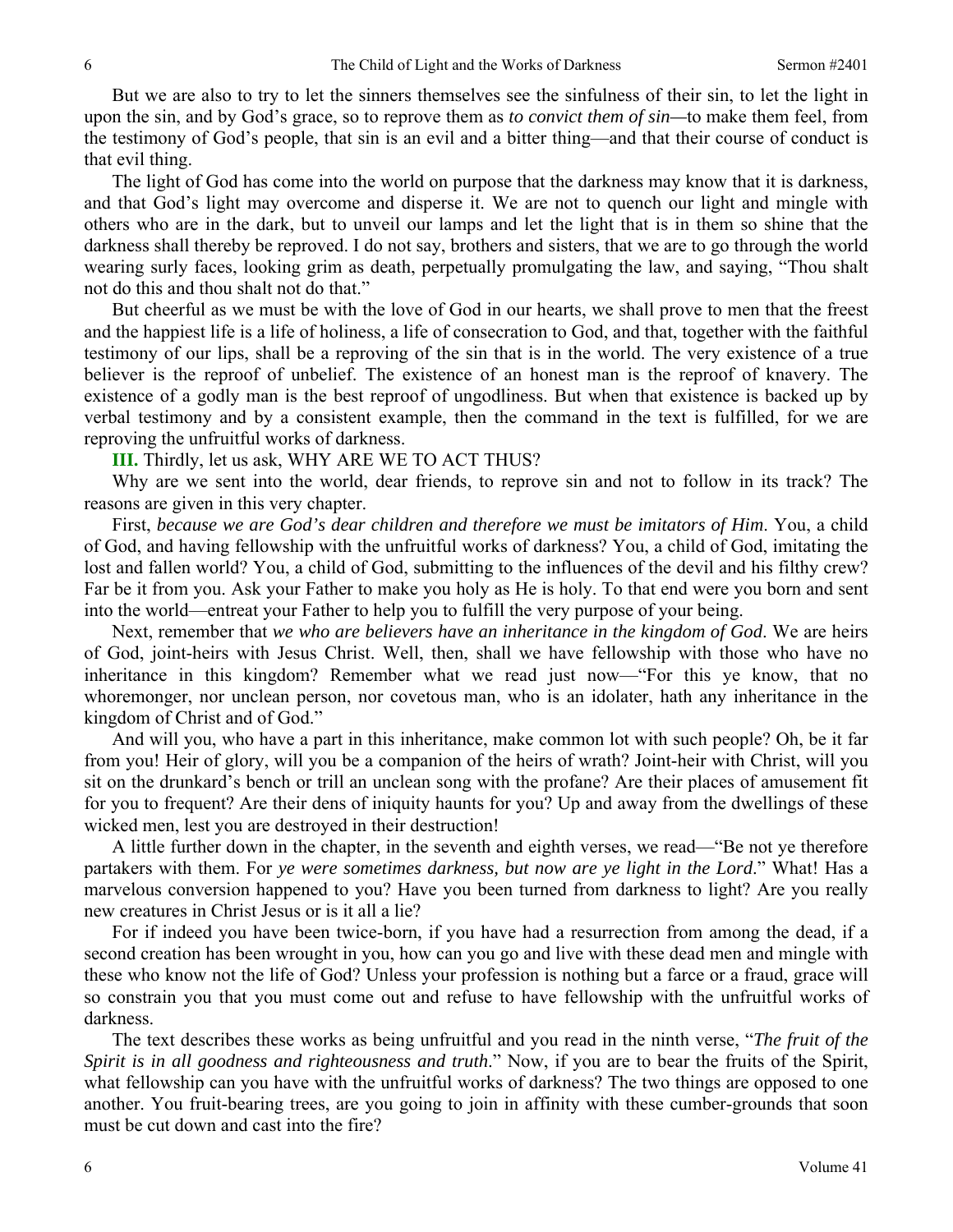What! Will you interlace your vine branches with these fig trees that have leaves upon them, but no fruit, and upon which no fruit will ever grow, for they are under the curse of God? No, it must not be so. People of God, serve Him and come away from those who render Him no service, but who rather seek to pull down His holy temple, and to destroy His name and influence from among the sons of men!

 The apostle gives us one more reason why we should have no fellowship with the unfruitful works of darkness—"*for it is a shame even to speak of those things which are done of them in secret*." What! Shall we have fellowship with things of which we are ashamed even to speak? Yet I have to say it and to say it to my own sorrow and horror—I have known professors to have fellowship with things that I dare not even think of now. They have been found out at length—some of them were never found out till after they were dead.

What a life to lead—to sit with God's people at the communion table, to talk even to others about the way of salvation, yet all the while living in the practice of secret sin! Why, surely, it were better to get into prison at once than to be always afraid of being apprehended. To go up and down the world making a profession of religion, and yet to be acting a lie all the while, and living in constant fear of being found out!

 Whatever sin we may fall into, God save us from hypocrisy, and make us honest and straightforward in all things! Shall we, then, go and have fellowship with things of which we should be ashamed even to speak? God forbid!

 I am afraid that I am speaking many truths that you will regard as having nothing in them that is comfortable to you, but brothers and sisters, can I help it? Can it be avoided? If we are to make full proof of our ministry and preach all the truth to you, must we not take every passage of God's Word, whether it is of rebuke or of comfort, in its due season?

 To myself the effect of thinking over this subject is this—I have cried, "Lord, have mercy upon me." I have fled again to the cross of Christ. I have sought anew for an anointing of the Holy Spirit that I might not in anything have fellowship with the unfruitful works of darkness. And if my discourse has that effect upon you, it will do you great service.

 Oh, ask the Lord to make our outward lives more thoroughly pure and true! Give me a little church of really gracious, devoted, upright, godly men, and I will be glad to minister to them, and I shall expect God to bless them.

 But give me a large church consisting of thousands—if there are in it many whose lives, if they were known, would disgust a man of God, and whose lives, being known to the Spirit of God, are a grief to Him, why, then the blessing must be withheld! We may preach our hearts out and wear ourselves to death in all kinds of holy service, but with an Achan in the camp, Israel cannot win the victory.

 I beseech you, therefore, search and look. One pair of eyes, two pairs of eyes, in the pastorate, and the eyes of the elders and deacons of the church, can never suffice to watch over such a company as this is. The Lord watch over you, and may you have a mutual oversight of one another. And above all, may each one exercise daily watchfulness over his own heart and life. Thus, beloved brethren and sisters in Christ, I leave the text with you, praying God to bless it—"Have no fellowship with the unfruitful works of darkness, but rather reprove them."

 Now, if any here are living in fellowship with those unfruitful works of darkness, I pray them to escape for their lives from them. May they fly to Christ, who alone can save them, and when they have once found healing through His wounds and life through His death, then let them pray to be kept from all sin that they may lead a holy and gracious life to the glory of Him who has washed them in His own most precious blood. The Lord send a blessing, for His dear Son's sake! Amen.

#### **EXPOSITION BY C. H. SPURGEON**

#### *EPHESIANS 5*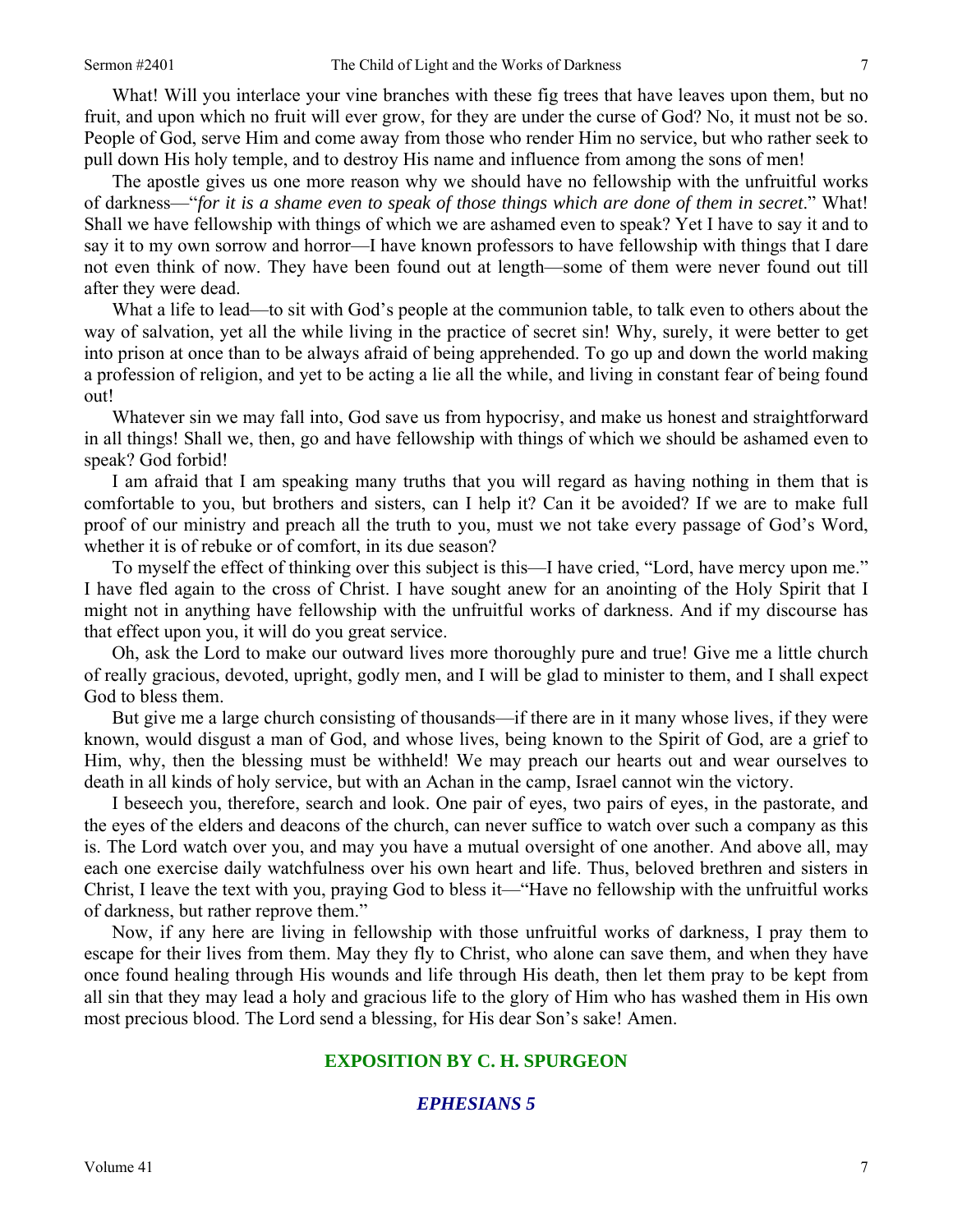**Verse 1***. Be ye therefore followers of God,* 

Or, imitators of God,—

**1***. As dear children;*

Children are naturally imitators. They are usually inclined to imitate their father. This is, therefore, a most comely and appropriate precept, "Be ye therefore imitators of God, as dear children."

**2***. And walk in love, as Christ also hath loved us, and hath given himself for us, an offering and a sacrifice to God for a sweet smelling savor.*

What a path to walk in! "Walk in love." What a well-paved way it is! "As Christ also hath loved us." What a blessed person for us to follow in that divinely royal road! It would have been hard for us to tread this way of love, if it had not been that His blessed feet marked out the track for us. We are to love as Christ also hath loved us, and the question which will often solve difficulties is this, "What would Jesus Christ do in my case? What he would have done, that we may do, "Walk in love, as Christ also hath loved us."

And if we want to know how far that love may be carried, we need not be afraid of going too far in self-denial. We may even make a sacrifice of ourselves for love of God and men, for here is our model, "As Christ also hath loved us, and hath given himself for us, an offering and a sacrifice to God for a sweet-smelling savor."

# **3***. But fornication, and all uncleanness, or covetousness, let it not be once named among you, as becometh saints;*

So far from ever falling under the power of these evils, do not even name them—count them sins unmentionable to holy ears. In what a position do we find "covetousness" placed, side by side with "fornication and all uncleanness"! In the epistle to the Colossians, covetousness is called "idolatry," as if the Holy Spirit thought so ill of this sin that He could never put it in worse company than it deserved to be in. Yet I fear it is a very common sin even amongst some who call themselves saints. God deliver us altogether from its sway and help us to hate the very name of it!

**4***. Neither filthiness, nor foolish talking, nor jesting, which are not convenient but rather giving of thanks.* 

All sorts of evil, frivolous, fruitless talk should be condemned by the Christian. He should feel that he lives at a nobler rate, he lives to purpose. He lives to bear fruit, and that which has no fruit about it and out of which no good can come, is not for him. "But rather giving of thanks." Oh, for more of this giving of thanks! It should perfume the labours of the day, it should sweeten the rest of the night, this giving of thanks. We are always receiving blessings. Let us never cease to give God thanks for them. If we never leave off thanking until we are beyond the need of blessing, we shall go on praising the Lord as long as we live here and continue to do so throughout eternity.

**5***. For this ye know, that no whoremonger, nor unclean person, nor covetous man, who is an idolater, hath, any inheritance in the kingdom of Christ and of God.*

What a sweeping sentence! This is indeed a sword with two edges. Many will flinch before it, and yet, though they flinch, they will not escape, for Paul speaks neither more nor less than the truth when he declares that "no whoremonger, nor unclean person, nor covetous man, who is an idolater, hath any inheritance in the kingdom of Christ and of God."

**6***. Let no man deceive you with vain words for because of these things cometh the wrath of God upon the children of disobedience.*

These are the very things God hates. If, therefore, they are in you, God cannot look upon you with the love that He feels towards His children. "These things" He cannot endure, and "because of these things cometh the wrath of God upon the children of disobedience."

**8***. Be not ye therefore partakers with them. For ye were sometimes darkness,*  Then, "these things" suited you.

**8***. But now are ye light in the Lord: walk as children of light;*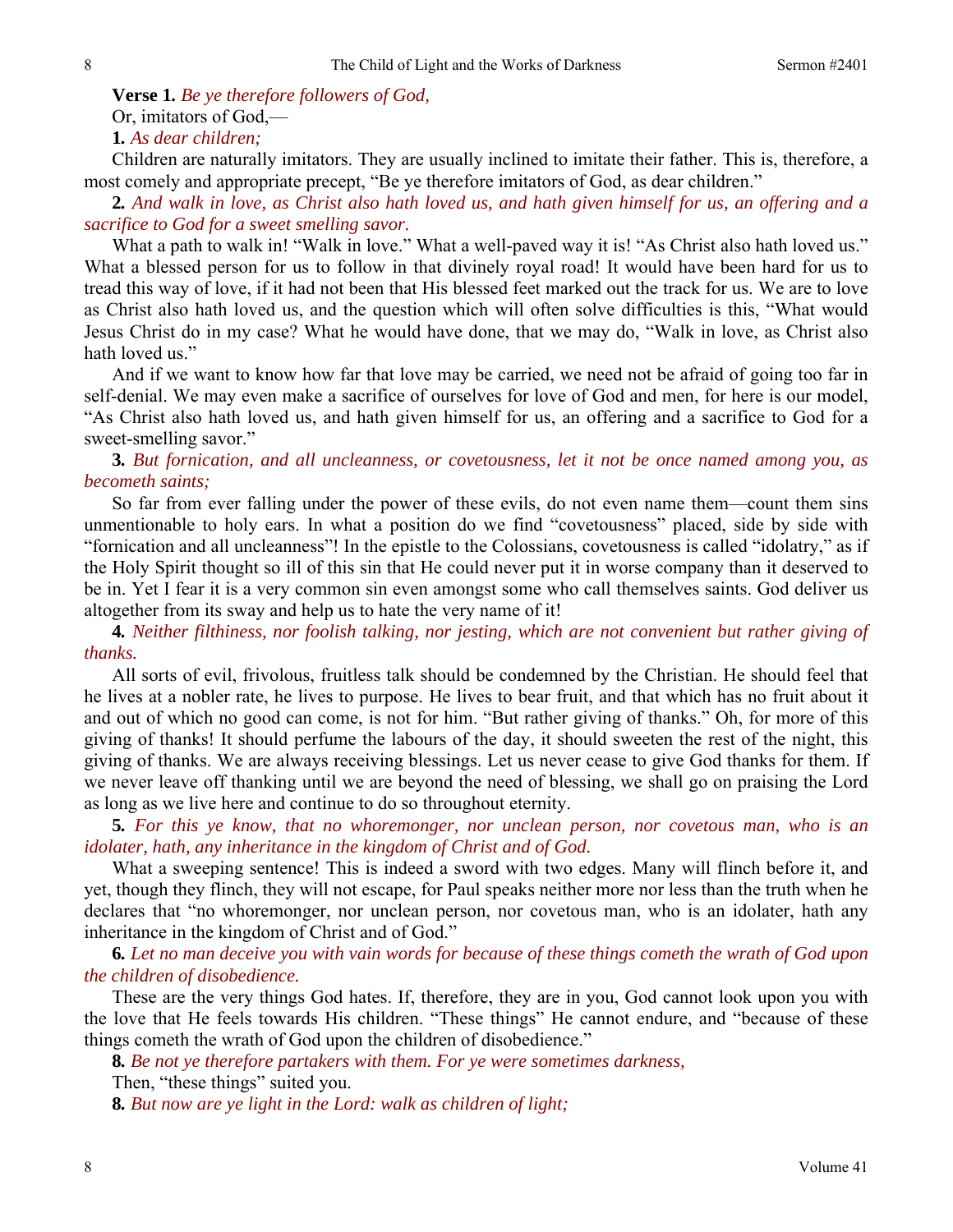Get clean away from these dark things. Travel no more in the thick gloom of these abominations. God help you to walk in the light as He is in the light!

### **9***-***10***. (For the fruit of the Spirit is in all goodness and righteousness and truth;) proving what is acceptable unto the Lord.*

We ought to pray that our whole life may be "acceptable unto the Lord." We are ourselves "accepted in the beloved," and that being the case, it should be our great desire that every thought and word and deed, ay, every breathing of our life, should be "acceptable unto the Lord."

**11***-***12***. And have no fellowship with the unfruitful works of darkness, but rather reprove them. For it is a shame even to speak of those things which are done of them in secret.*

It was so with the old heathen world in which Paul lived. He could not write or speak of those abominable vices, which defiled the age. But is London any better than Ephesus? Surely, old Corinth, which became a sink of sin, was not a worse Sodom than this great modern Babylon. There is great cause to say of the wicked even to this day, "It is a shame even to speak of those things which are done of them in secret."

**13***. But all things that are reproved are made manifest by the light;*

Then drag them to the light! There will be a great howling when these dogs of darkness have the light let in upon them, but it has to be done.

# **13***-***15***. For whatsoever doth make manifest is light. Wherefore he saith, Awake thou that sleepest, and arise from the dead, and Christ shall give thee light.*

See then that ye walk circumspectly. Not carelessly, not thinking that it is of no importance how you live, but looking all round you, "walk circumspectly," watching lest even in seeking one good thing you spoil another. Never present to God one duty stained with the blood of another duty. "See then that ye walk circumspectly,"

*15-16. Not as fools, but as wise, redeeming the time,*

Buying up the hours. They are of such value that you cannot pay too high a price for them.

**16***-***18***. Because the days are evil. Wherefore be ye not unwise, but understanding what the will of the Lord is. And be not drunk with wine, wherein is excess; but be filled with the Spirit;*

If you want excitement, seek this highest, holiest, happiest form of exhilaration, the divine exhilaration which the Holy Spirit alone can give you, "Be filled with the Spirit."

**19***. Speaking to yourselves in psalms and hymns and spiritual songs, singing and making melody in your heart to the Lord;* 

We should have thought that Paul would have said, "Singing and making melody with your voice to the Lord," but the apostle, guided by the Holy Ghost, overlooks the sound, which is the mere body of the praise, and looks to the heart, which is the living soul of the praise, "Making melody in your heart to the Lord," for the Lord cares not merely for sounds, though they be the sweetest that ever came from the lip of man or angel. He looks at the heart. God is a Spirit, and He looks spiritually at our spiritual praises, therefore, let us make melody in our heart to the Lord.

**20***-***21***. Giving thanks always for all things unto God and the Father in the name of our Lord Jesus Christ; submitting yourselves one to another in the fear of God.*

That principle of maintaining your rights, standing up for your dignity, and so on, is not according to the mind of the Spirit. It is His will that you should rather yield your rights, and for the sake of peace, and the profit of your brethren, give up what you might naturally claim as properly belonging to you, "Submitting yourselves one to another in the fear of God."

**22***-***30***. Wives, submit yourselves unto your own husbands, as unto the Lord. For the husband is the head of the wife, even as Christ is the head of the church and he is the Saviour of the body. Therefore as the church is subject unto Christ, so let the wives be to their own husbands, in every thing. Husbands, love your wives, even as Christ also loved the church, and gave himself for it; that he might sanctify and cleanse it with the washing of water by the word, that he might present it to himself a glorious church, not having spot, or wrinkle, or any such thing; but that it should be holy and without blemish. So ought*